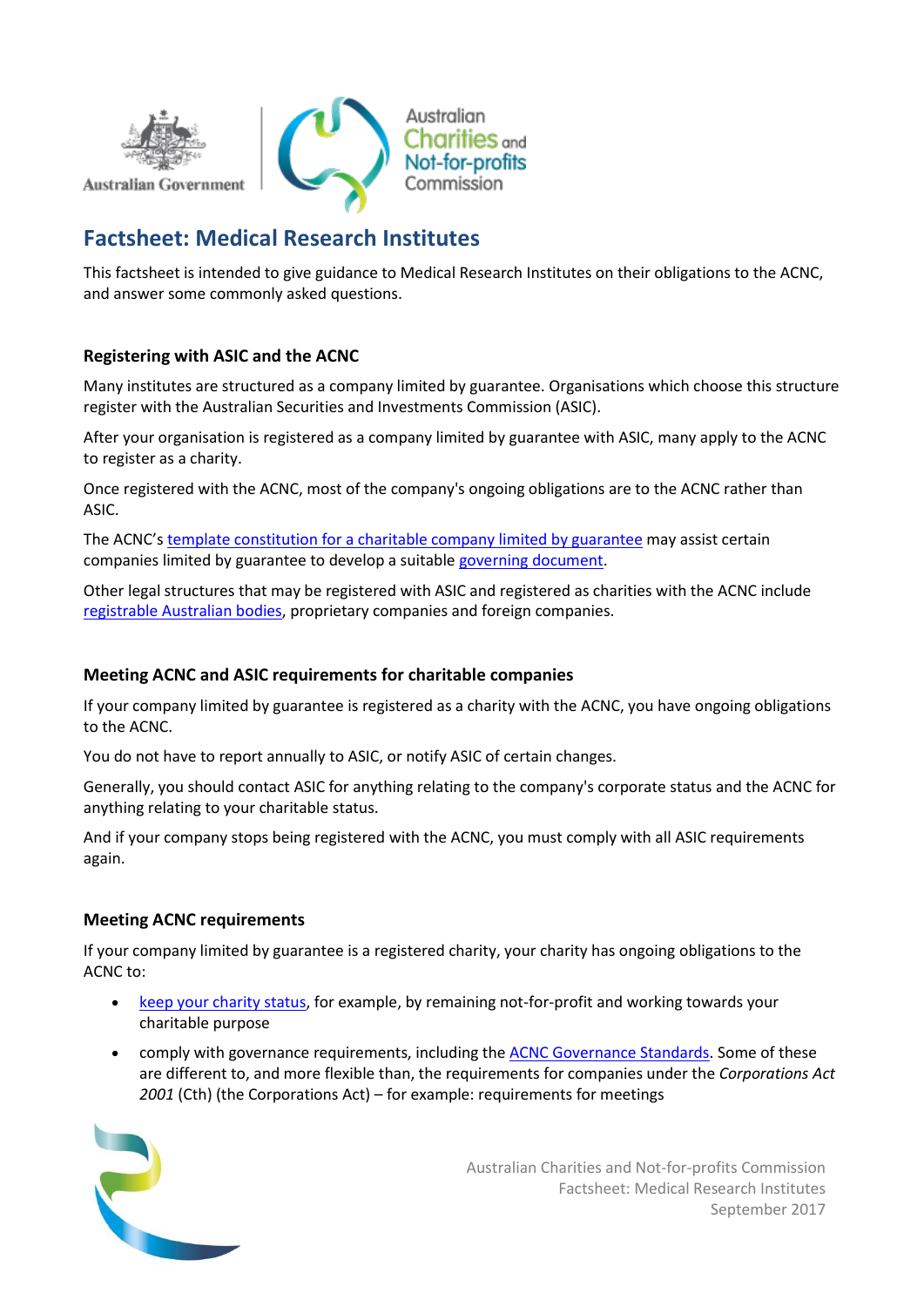- submit a[n Annual Information Statement](http://www.acnc.gov.au/ACNC/Manage/Reporting/About_AIS/ACNC/Report/About_AIS.aspx) each year, and
- [notify the ACNC of changes](http://www.acnc.gov.au/ACNC/Manage/UpdateDetails/ACNC/Edu/UpdateNotify.aspx) to your charity's:
	- o company name (including removing 'Limited')
	- o Address For Service
	- o directors (who we call [Responsible Persons\)](http://www.acnc.gov.au/ACNC/Pblctns/Factsheets/ACNC/FTS/FS_RespPers.aspx), or
	- o constitution (also called a '[governing document](http://www.acnc.gov.au/ACNC/Pblctns/Factsheets/ACNC/FTS/FS_Gov_docs.aspx)').

Your company must have a company secretary, who may also be a director (Responsible Person). Even if your company secretary is not a Responsible Person, you may wish to include them as your charity's 'contact person'.

You can submit your Annual Information Statement and notify the ACNC of changes through the [Charity](http://charity.acnc.gov.au/)  [Portal.](http://charity.acnc.gov.au/)

You also need to notify the ACNC if you want to:

- change your charity's legal structure
- merge your charity with another charity
- wind up (close) your charity, or
- revoke your company's registration as a charity, even if you want to continue to operate your company.

For more information, see the ACNC's guidance on [merging](http://www.acnc.gov.au/merge) or [winding up](http://www.acnc.gov.au/windup) your charity an[d revoking your](http://www.acnc.gov.au/ACNC/Publications/Policy_PDFs/CommSt_Dereg.aspx)  [registration as a charity.](http://www.acnc.gov.au/ACNC/Publications/Policy_PDFs/CommSt_Dereg.aspx)

#### **ACNC requirements that replace ASIC requirements**

There are several major requirements under the Corporations Act that companies which are registered charities **do not** have to comply with. Instead, companies must comply with similar ACNC requirements.

#### **Holding members' meetings**

You do not have to comply with the requirement to hold general meetings of members or annual general meetings under the Corporations Act.

Instead, you must comply with the requirements of [ACNC Governance Standard 2,](http://www.acnc.gov.au/ACNC/Manage/Governance/GovStds_2/ACNC/Edu/GovStandard_2.aspx) which requires your charity to be accountable to members.

You may still have meetings to help your charity comply with Governance Standard 2.

#### **Meeting civil statutory directors' duties**

You no longer need to comply with the civil directors' duties under the Corporations Act.

Instead, you must comply wit[h ACNC Governance Standard 5,](http://www.acnc.gov.au/ACNC/Manage/Governance/GovStds_5/ACNC/Edu/GovStandard_5.aspx) which requires charities to make sure that their responsible persons meet similar duties to those under the Corporations Act.

However, the following requirements of the Corporations Act still apply to directors of companies that are registered charities:

• criminal offences relating to breaches of duties of good faith and acting for a proper purpose and misuse of position or information (under section 184 of the Corporations Act), and

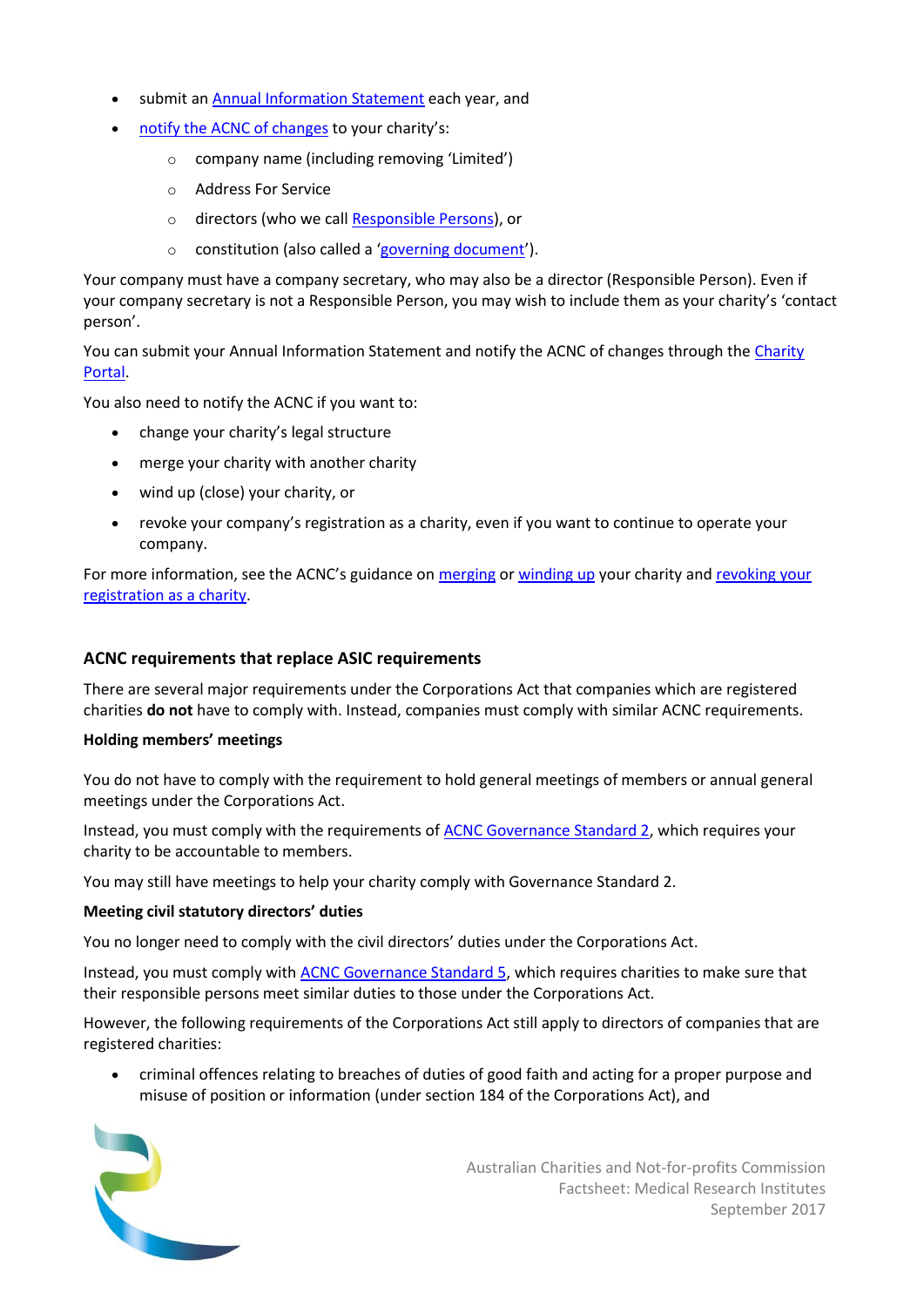• the duty to prevent insolvent trading (under section 588G of the Corporations Act) – this duty is also included under Governance Standard 5.

## **Reporting annually**

From the 2014 reporting period (that is, from the financial year starting on or after 1 July 2013), a company that is a registered charity only needs to submit an Annual Information Statement to the ACNC (with a [financial report,](http://www.acnc.gov.au/ACNC/Report/Financial.aspx) if your charity is medium or large).

You do not have to report to ASIC. This means that you do not have to do the following things for ASIC:

- file an annual review
- provide financial reports
- pass a solvency resolution, or
- pay an annual review fee.

The parts of the Corporations Act that relate to financial reporting still apply to charities that issue debentures.

## **Keeping records**

The ACNC requires all charities t[o keep financial records.](http://acnc.gov.au/ACNC/Manage/Record_keeping/ACNC/Edu/Record_Information.aspx)

ASIC does not require companies that are registered with the ACNC to keep written financial records in accordance with the 'Financial Reports and Audit' requirements of the Corporations Act.

## **Meeting ASIC requirements**

If your company is a registered charity, you need to contact ASIC when:

- you want to [change the name of your company](http://www.asic.gov.au/for-business/changes-to-your-company/changing-a-company-name/) (including removing 'Limited' from the company name)
- you[r auditor](http://www.asic.gov.au/regulatory-resources/financial-reporting-and-audit/auditors/) resigns or is removed (in certain circumstances)
- an external administrator is appointed for your company, or
- you [wind up or deregister your company.](http://www.asic.gov.au/for-business/closing-your-company/deregistration/winding-up-a-solvent-company/)

**NOTE:** The provisions in the Corporations Act relating to auditors still apply for charitable companies.

This means that you may still be required to appoint an auditor, even if the ACNC does not require your charity to have its reports audited or reviewed.

You may also have to notify ASIC about certain events relating to auditors (for example, if an auditor resigns or is removed).

## **ACNC and ASIC requirements when changing your charity's details**

You must do the following things to meet ACNC and ASIC requirements when you change your charity's name, address, directors or constitution.

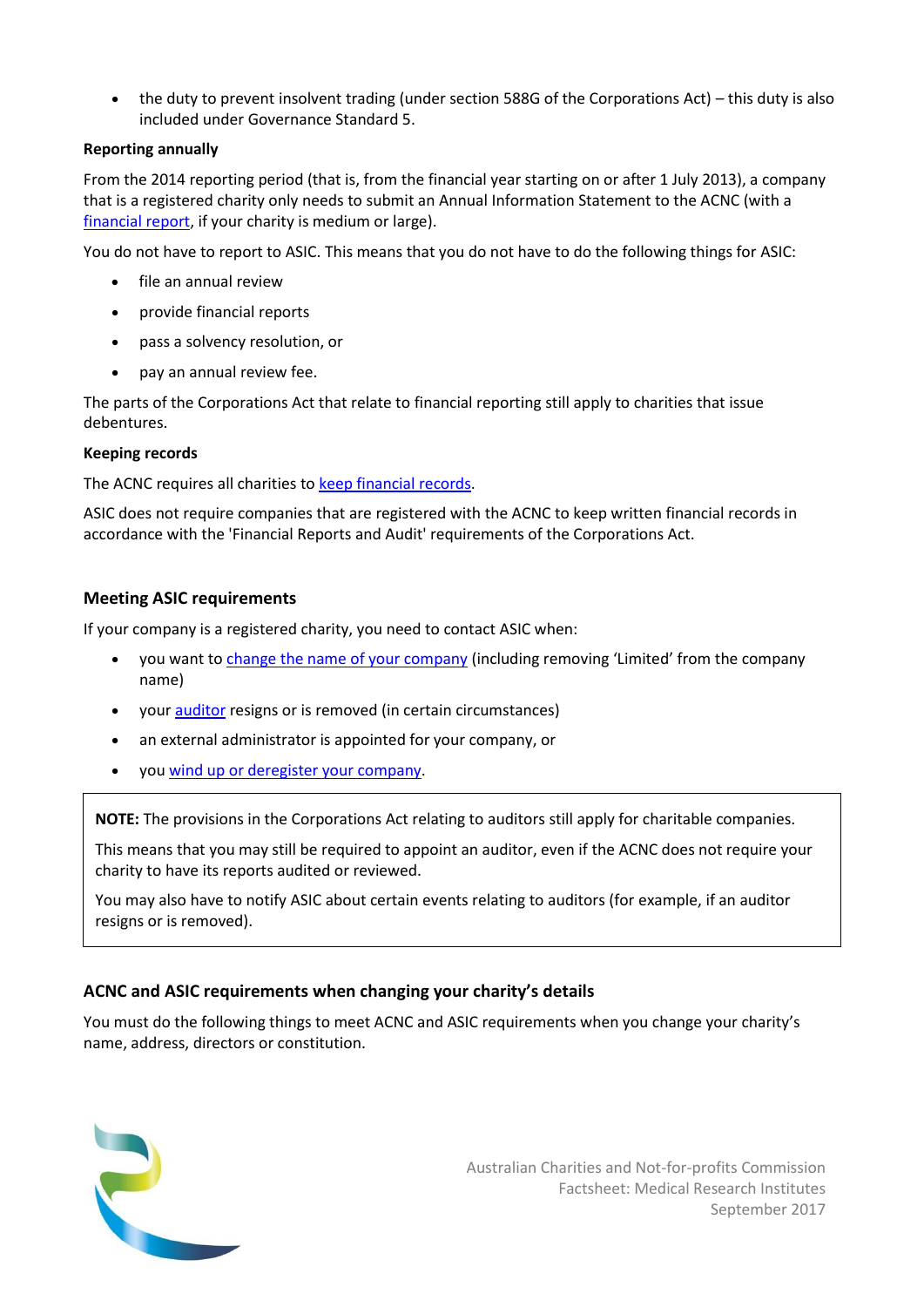- ❖ Read ASIC's guidance on [appointing an auditor.](http://www.asic.gov.au/regulatory-resources/financial-reporting-and-audit/auditors/appointment-of-an-auditor/)
- ❖ Read ASIC's guidance on [charities registered with the ACNC.](http://asic.gov.au/for-business/running-a-company/company-officeholder-duties/charities-registered-with-the-acnc/)

#### **Changing your company name**

T[o change the name of your company,](http://www.asic.gov.au/for-business/changes-to-your-company/changing-a-company-name/) your members must [pass a special resolution](http://www.asic.gov.au/for-business/changes-to-your-company/company-resolutions/) to change its name and lodge a Form 205 – [Notification of resolution](http://asic.gov.au/regulatory-resources/forms/forms-folder/205-notification-of-resolution/) with ASIC (lodgement fees apply).

Before starting this process, you may want to:

- check the [ACNC Register](http://www.acnc.gov.au/CharityRegister) to see whether any other charity uses the proposed name
- check that the proposed company name is available by [searching ASIC Connect,](https://asicconnect.asic.gov.au/public/faces/landingPage?_afrLoop=461274057205000&_afrWindowMode=0&_adf.ctrl-state=ou61qx3xl_4) and
- reserve the proposed company name before you are ready to register the new name by lodging Form 410 – [Application for reservation of a name](http://asic.gov.au/regulatory-resources/forms/forms-folder/410-application-for-reservation-of-a-name/) (lodgement fees apply).

After ASIC changes the company name, you should also [contact the ACNC](http://www.acnc.gov.au/ACNC/Contact_us/ACNC/Adv/Contact_us.aspx) to let us know about the change.

Once we confirm that your charity's name has been changed on the ASIC register, we will make the corresponding change to the ACNC Register.

#### **Removing 'Limited' from your company name**

You do not need to use the word 'Limited' when you use your company name (such as on company letterhead, or on the company's common seal) if:

- your company is a charity registered with the ACNC, and
- its constitution does not allow directors to be paid fees, and requires the directors to approve all other payments the company makes to directors.

The company's legal name (as registered with ASIC) will still include 'Limited' at the end of the name.

If you still want to change your legal name officially to have the word 'Limited' removed, you will need to apply to ASIC and pay a fee.

#### **Changing your company address**

You must notify the ACNC of a change to your charity's 'Address For Service', which will be published on the ACNC Register.

You should provide your company's registered office address as your Address For Service so that the ACNC can pass this information on to ASIC to update the ASIC register. The registered office address must be a physical address (not a PO Box or email address).

The ACNC will send all correspondence (including legal documents) to your Address For Service. If you also provide an email address, the ACNC will use this as the main way to contact you.

You do not need to notify ASIC of a change of address (such as a registered office address, a principal place of business or officeholder's residential address).

#### **Changing your directors**

You must notify the ACNC of the details of and changes to your company's directors (known as 'Responsible Persons').

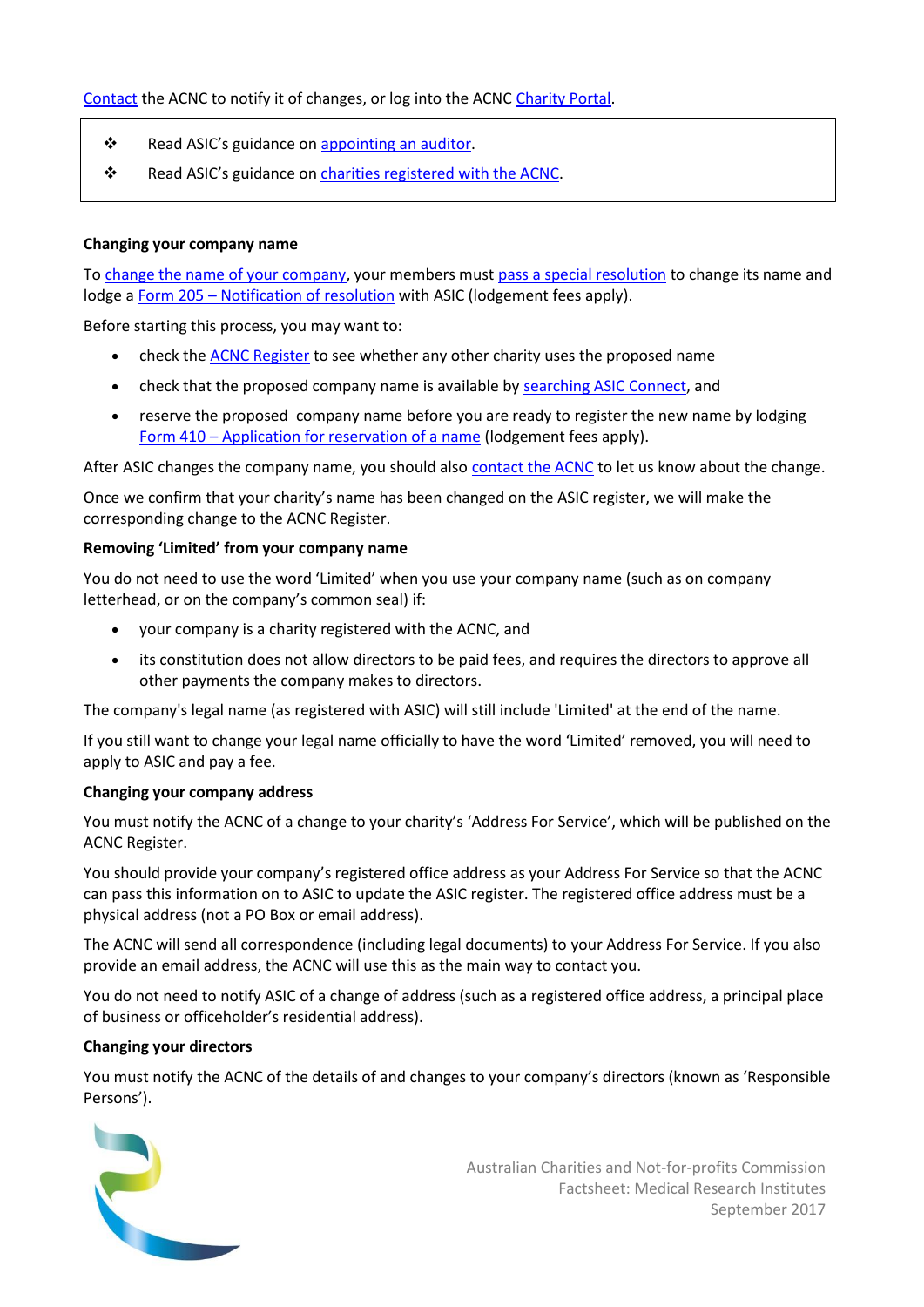You do not need to notify us about officeholders of your company who are not Responsible Persons –such as your company secretary or chief executive officer.

However, you may wish to make your company secretary the 'contact person' for the ACNC, so that they can contact, and be contacted by, the ACNC.

You do not need to notify ASIC of any changes to your company's officeholders.

#### **Changing your constitution**

To change your company's constitution or adopt a new constitution, your members must [pass a special](http://www.asic.gov.au/for-business/changes-to-your-company/company-resolutions/)  [resolution.](http://www.asic.gov.au/for-business/changes-to-your-company/company-resolutions/)

You must notify the ACNC of changes to your constitution (also known as a 'governing document'). You do not need to lodge a copy of the special resolution with ASIC.

#### **ACNC and ASIC registers**

The information you report to the ACNC will be available to the public on the [ACNC Register,](http://www.acnc.gov.au/findacharity) including information you submit in your Annual Information Statement and any changes you notify the ACNC of.

**Note:** Because registered charities are not required to notify ASIC of most changes that have been notified to the ACNC, the ASIC Register may not be current for registered charities.

## **Summary Table: When to contact ASIC or the ACNC**

| <b>Type of change</b>                                                                                                                                       | <b>Who to Contact</b>                                   |             |
|-------------------------------------------------------------------------------------------------------------------------------------------------------------|---------------------------------------------------------|-------------|
|                                                                                                                                                             | <b>ACNC</b>                                             | <b>ASIC</b> |
| Register                                                                                                                                                    |                                                         |             |
| Apply to register a company                                                                                                                                 | No                                                      | Yes         |
| Apply to register a charity                                                                                                                                 | <b>Yes</b>                                              | No          |
| Change Details                                                                                                                                              |                                                         |             |
| Notify of change to name of a company (see <b>ASIC</b> :<br>Changing a company name)                                                                        | Yes, and let ACNC<br>know once ASIC<br>changes the name | <b>Yes</b>  |
| Remove word 'Limited' from name (without changing)<br>legal name) as long as meet s150(1) Corporations Act<br>See ASIC: Charities registered with the ACNC) | No                                                      | No          |

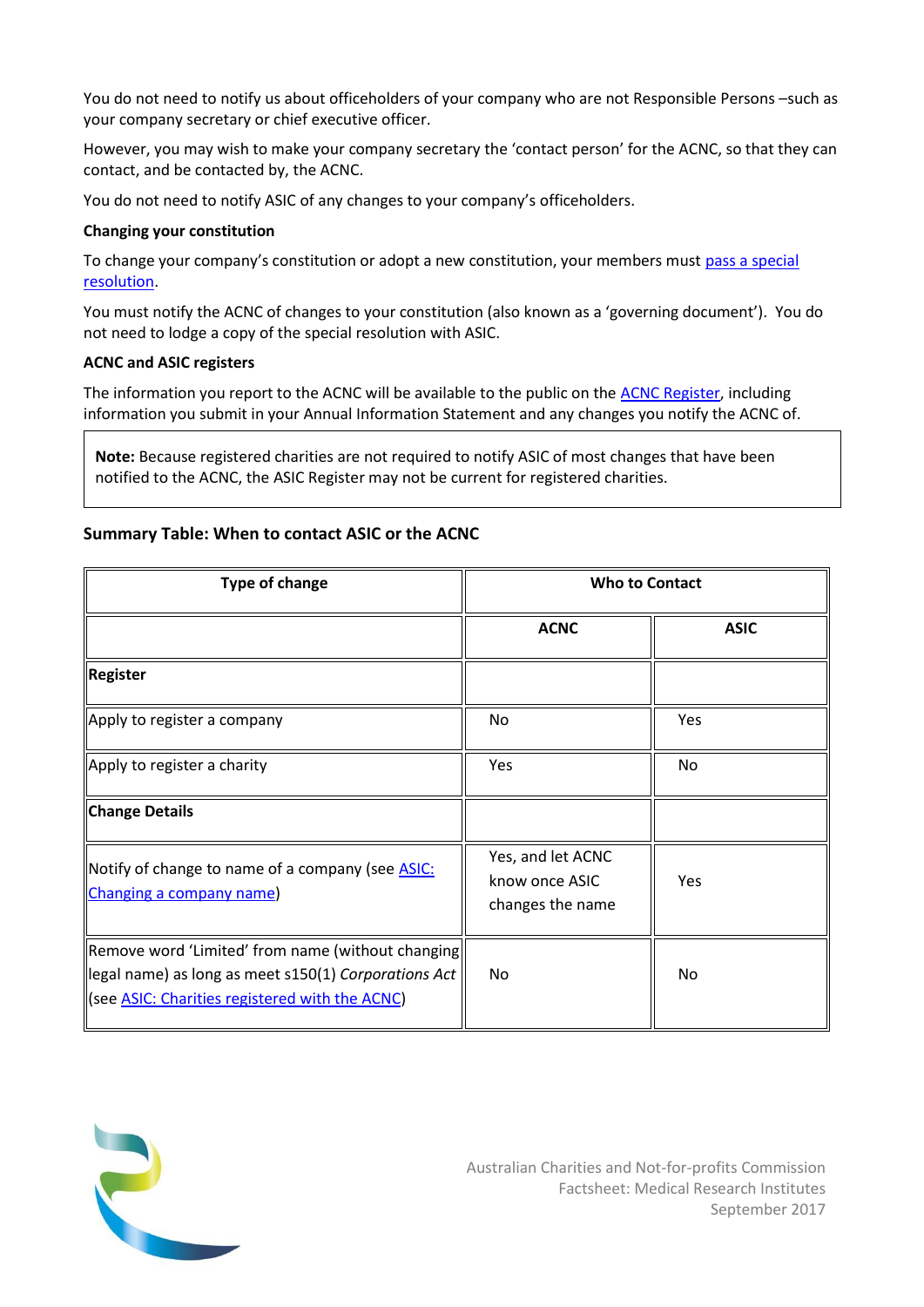| <b>Type of change</b>                                                                                                                                                       | <b>Who to Contact</b>                                   |             |
|-----------------------------------------------------------------------------------------------------------------------------------------------------------------------------|---------------------------------------------------------|-------------|
|                                                                                                                                                                             | <b>ACNC</b>                                             | <b>ASIC</b> |
| Apply to change the name of a company to omit the<br>word 'Limited' (see ASIC: Charities registered with<br>the ACNC)                                                       | Yes, and let ACNC<br>know once ASIC<br>changes the name | Yes         |
| Notify of changes to:                                                                                                                                                       |                                                         |             |
| <b>Address For Service</b><br>directors (Responsible Persons)<br>constitution (governing documents)                                                                         | Yes                                                     | No          |
| <b>Report annually</b>                                                                                                                                                      |                                                         |             |
| Submit an <b>Annual Information Statement</b> for each<br>reporting period                                                                                                  | Yes                                                     | No          |
| Submit financial statement for 2013 reporting period<br>(period starting on or after 1 July 2012 but before 1<br>July 2013)<br>(see ASIC guidance on reporting obligations) | No                                                      | Yes*        |
| Submit financial reports for 2014 reporting periods<br>onwards for medium and large charities                                                                               | Yes                                                     | No          |
| Criminal liability for director duties<br>$\parallel$ (see ASIC guidance on director responsibilities as part<br>of its 'Your company and the law' information)             | No                                                      | Yes         |
| <b>Auditor</b>                                                                                                                                                              |                                                         |             |
| Notify of resignation or removal of an auditor                                                                                                                              | No                                                      | Yes         |
| Notify of appointment of an auditor                                                                                                                                         | No                                                      | No          |
| <b>Close</b>                                                                                                                                                                |                                                         |             |
| Request to revoke registration of a charity, to notify<br>when an organisation is no longer entitled to<br>registration as a charity, or if charity has closed              | Yes                                                     | No          |

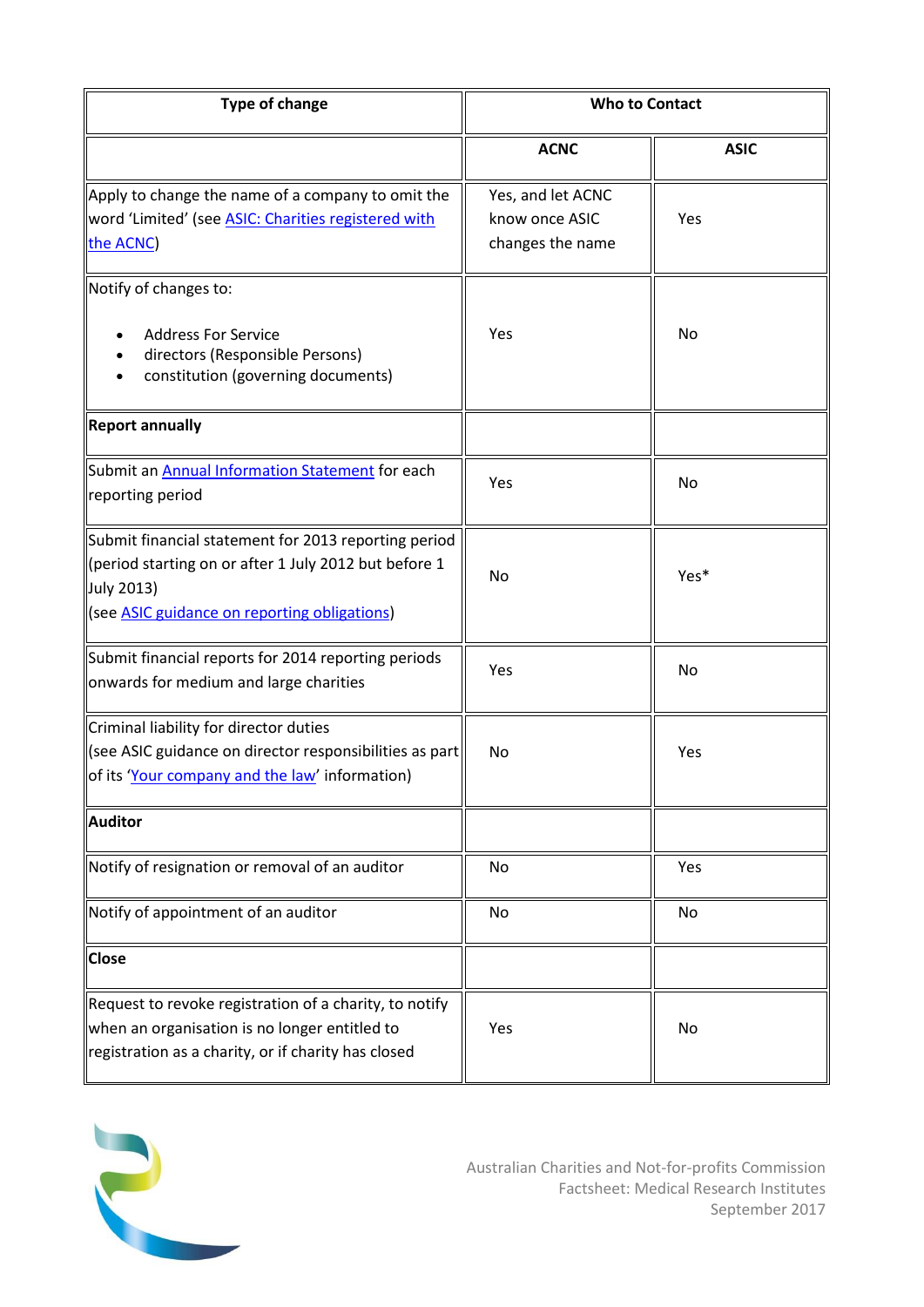| Type of change                              | <b>Who to Contact</b>                                                          |             |
|---------------------------------------------|--------------------------------------------------------------------------------|-------------|
|                                             | <b>ACNC</b>                                                                    | <b>ASIC</b> |
| Notify external administration of a company | Yes, let ACNC know<br>that responsible<br>persons changed to<br>administrator  | Yes         |
| Apply to deregister a company               | Yes, and let ACNC<br>know when company<br>is de-registered with<br><b>ASIC</b> | Yes         |

\*Note that 'small companies limited by guarantee' under the Corporations Act may not have to submit a financial report.

# **Notification obligations for all charities registered with the ACNC**

Charities registered with the ACNC have an obligation to notify us if any of the following details change:

- legal name
- Address For Service (where legal documents can be sent)
- 'Responsible Persons' (people who are members of your charity's governing body including directors or committee members, or its trustees) – you need to let the ACNC know if someone takes on or finishes the role of a responsible person, and
- governing documents (such as its constitution, rules or trust deed).

You must also let the ACNC know if you think your charity is not meeting its ongoing obligations to the ACNC in a significant way and is no longer entitled to be registered.

Once a charity is aware of any such change, it must notify the ACNC. Medium and large charities **should** notify the ACNC of changes as soon as possible, and are **required** to notify the ACNC no later than 28 days after becoming aware of the change.

## **Reporting obligations for charities**

Charities have an ongoing obligation to report each reporting period.

Charities report by submitting an Annual Information Statement and, for medium and large charities, an annual financial report. The ACNC bases charity size on an organisation's annual revenue:

- Small charities have an annual revenue of less than \$250,000
- Medium charities have an annual revenue of more than \$250,000, but less than \$1 million
- Large charities have an annual revenue of \$1 million or more.

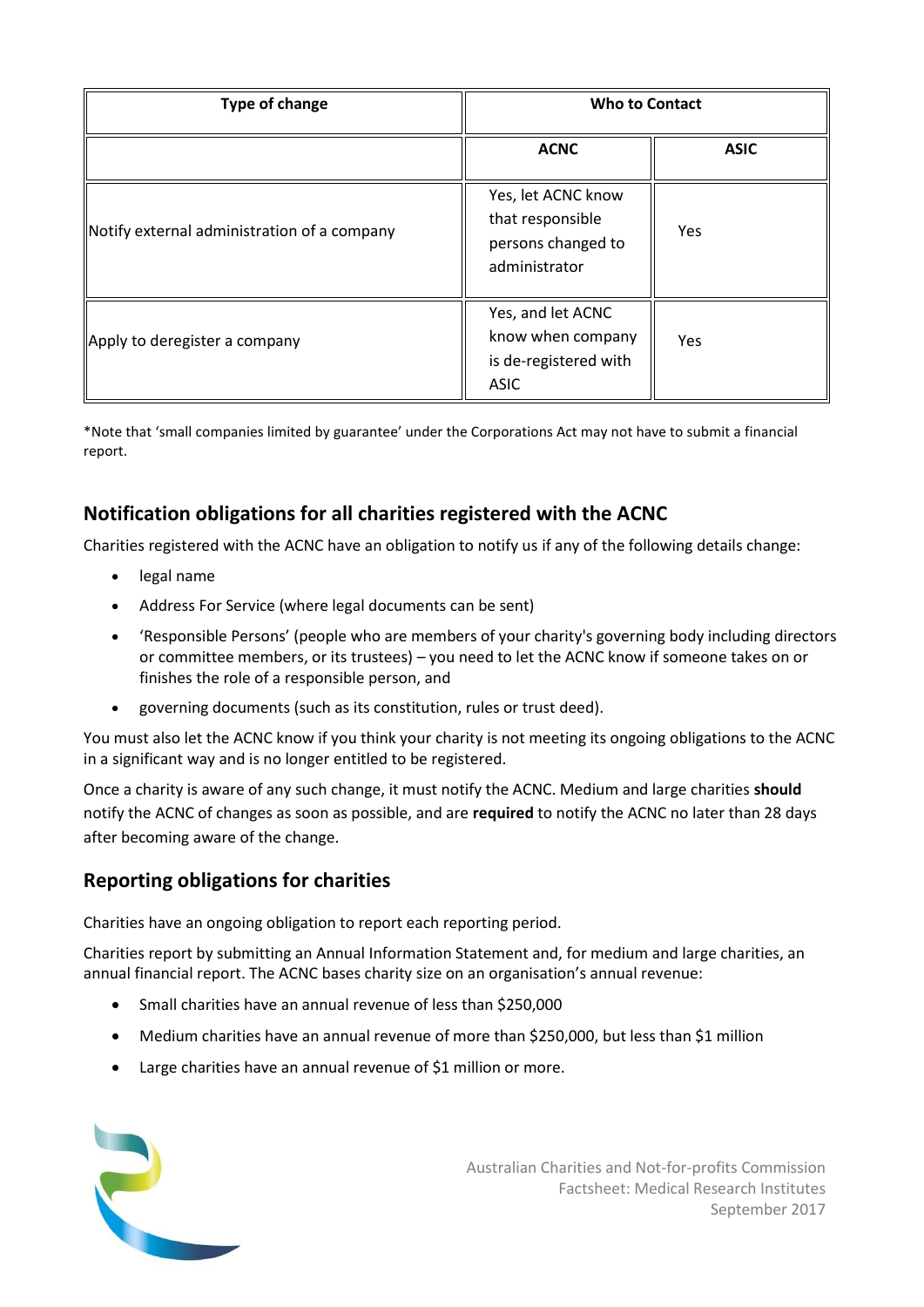## **How does size affect ACNC financial reporting obligations?**

Your charity's obligations depend on whether it is small, medium or large. The table below outlines the differences:

|                                               | <b>Small charity</b>                                                                                                                                       | <b>Medium charity</b>                                                                                                                                                                                   | <b>Large charity</b>                      |
|-----------------------------------------------|------------------------------------------------------------------------------------------------------------------------------------------------------------|---------------------------------------------------------------------------------------------------------------------------------------------------------------------------------------------------------|-------------------------------------------|
| <b>Annual Information</b><br><b>Statement</b> |                                                                                                                                                            |                                                                                                                                                                                                         |                                           |
| <b>Financial report</b>                       | (optional)                                                                                                                                                 |                                                                                                                                                                                                         |                                           |
| <b>Basis of accounting</b>                    | Cash or accrual                                                                                                                                            | Accrual <sup>1</sup>                                                                                                                                                                                    | Accrual <sup>1</sup>                      |
| Financial statements <sup>2</sup>             | Small charities can<br>choose to submit a<br>financial statement. The<br>type of financial<br>statement can be the<br>same as a Medium or<br>Large charity | Special purpose financial statement (if not<br>a "reporting entity") or<br>Reduced disclosure regime general<br>$\bullet$<br>purpose financial statement or<br>Full general purpose financial statement |                                           |
| <b>Review or audit</b>                        | No ACNC obligation for<br>review or audit                                                                                                                  | Your financial reports<br>can be either reviewed<br>or audited <sup>2</sup>                                                                                                                             | Your financial reports<br>must be audited |

**<sup>1</sup>** Unless the charity is basic religious charity or other transitional arrangements apply.

**<sup>2</sup>** The charity constitution/governing document or grant funding agreements may state the type of financial statement the charity must prepare and whether the financial report needs to be reviewed or audited.

## **Review or audit of charity financial reports**

As the table outlines, medium and large charities must comply with more stringent requirements than small charities when it comes to their financial reports.

#### **Medium charities**

Medium charities must submit a financial report, but can generally choose whether to have it reviewed or audited. The only exceptions to this occur if a charity

- is compelled to have audited financial reports under other requirements, for example under their governing documents or a funding agreement, or
- has received a written notice from the ACNC Commissioner stating that it must provide audited reports. However, this is very rare.

#### **Large charities**

Large charities must submit an audited financial report to the ACNC.

**NOTE:** If your charity is part of a group reporting arrangement, the size of your charity for reporting purposes will be the size of the largest member of the reporting group. For more on group reporting, refer to the below section of this factsheet.

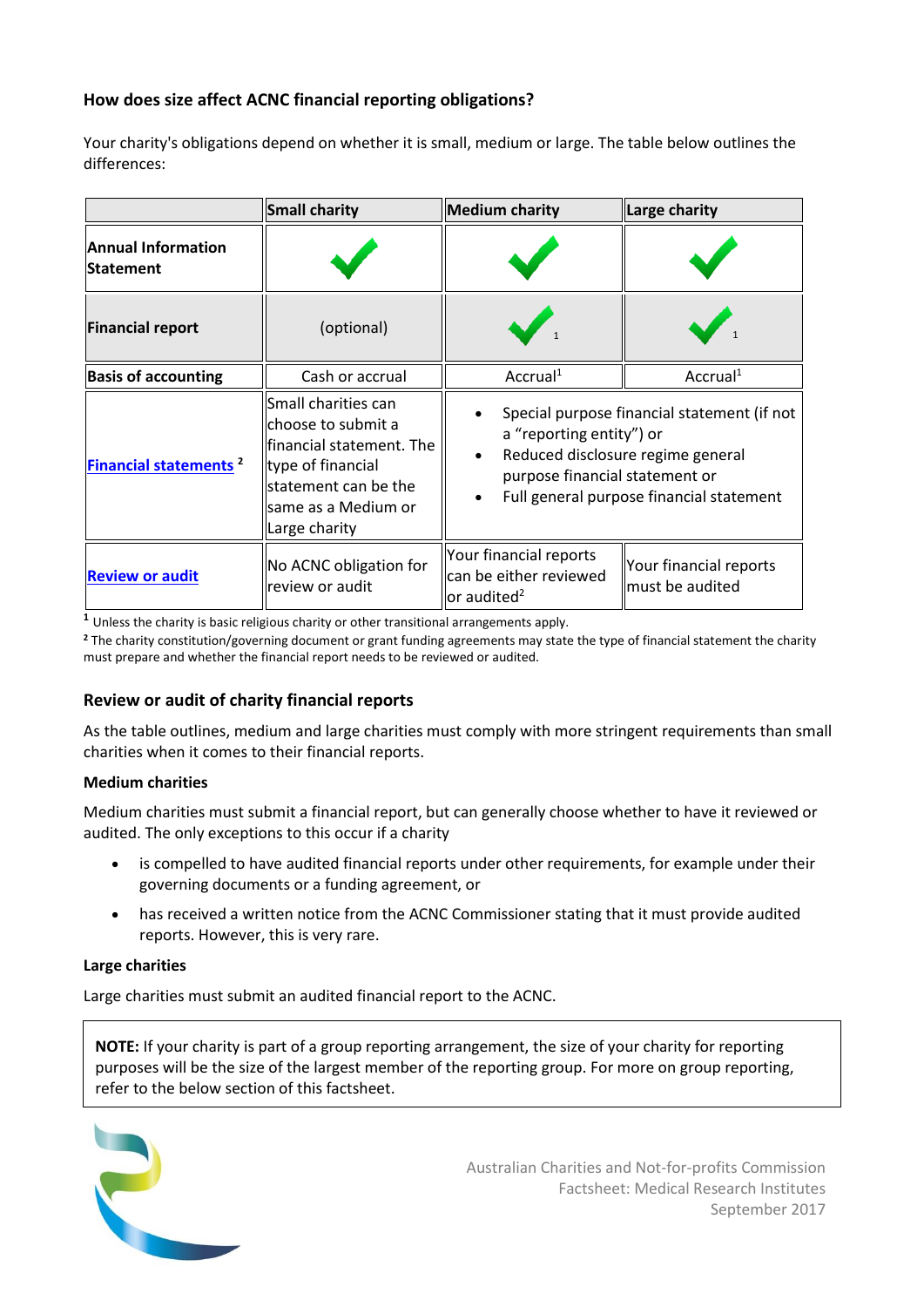#### **Reviews**

In a review, a reviewer will look at your charity's financial statements and accounts, but in less detail than in an audit. A reviewer will speak to your charity's staff, including those responsible for finance and accounting.

Reviews can be completed by:

- a registered company auditor
- an audit firm
- an authorised audit company
- a current member of a relevant professional body, CPA Australia CPAA (CPA or FCPA designation), Chartered Accountants Australia and New Zealand – CAANZ (CA or FCA designation) or Institute of Public Accountants – IPA (FIPA or MIPA designation).

The reviewer will state if there is or isn't anything that has come to their attention that causes them to believe the financial report does not meet the requirements of the ACNC Act (in all material aspects).

A review also states whether your charity:

- provided all information, explanation and assistance needed to conduct the review
- kept good financial records so a financial report could be prepared and reviewed
- kept other records as required under the ACNC Act.

A review is a lower level of assurance than an audit, and provides only limited assurance. The reviewer will state that they do not know of anything to suggest your charity's financial report is non-compliant.

#### **Reviewer's report**

Under the ACNC Act, a reviewer's report must:

- state whether anything has come to their attention that causes them to believe your charity's financial report does not meet the requirements of the ACNC Act. If the reviewer believes the report does not meet the Act, they must:
	- $\circ$  explain why
	- $\circ$  where possible, quantify the effect of this on your charity's financial report or if it is not possible to quantify to explain why
- describe any material defect or irregularity in the financial report
- state any problems in the assistance they received from the charity when conducting the review, or any issues with the records kept by the charity as identified above, and
- include any statements or disclosures required by the auditing standards.

The reviewer's report generally also includes the following:

- a title stating that it is an independent review report, and who it is addressed to for example, the members of the charity
- an introduction covering the basics of the engagement and what has been reviewed
- a section outlining the governing body's responsibility for the financial report
- a section outlining the reviewer's responsibilities

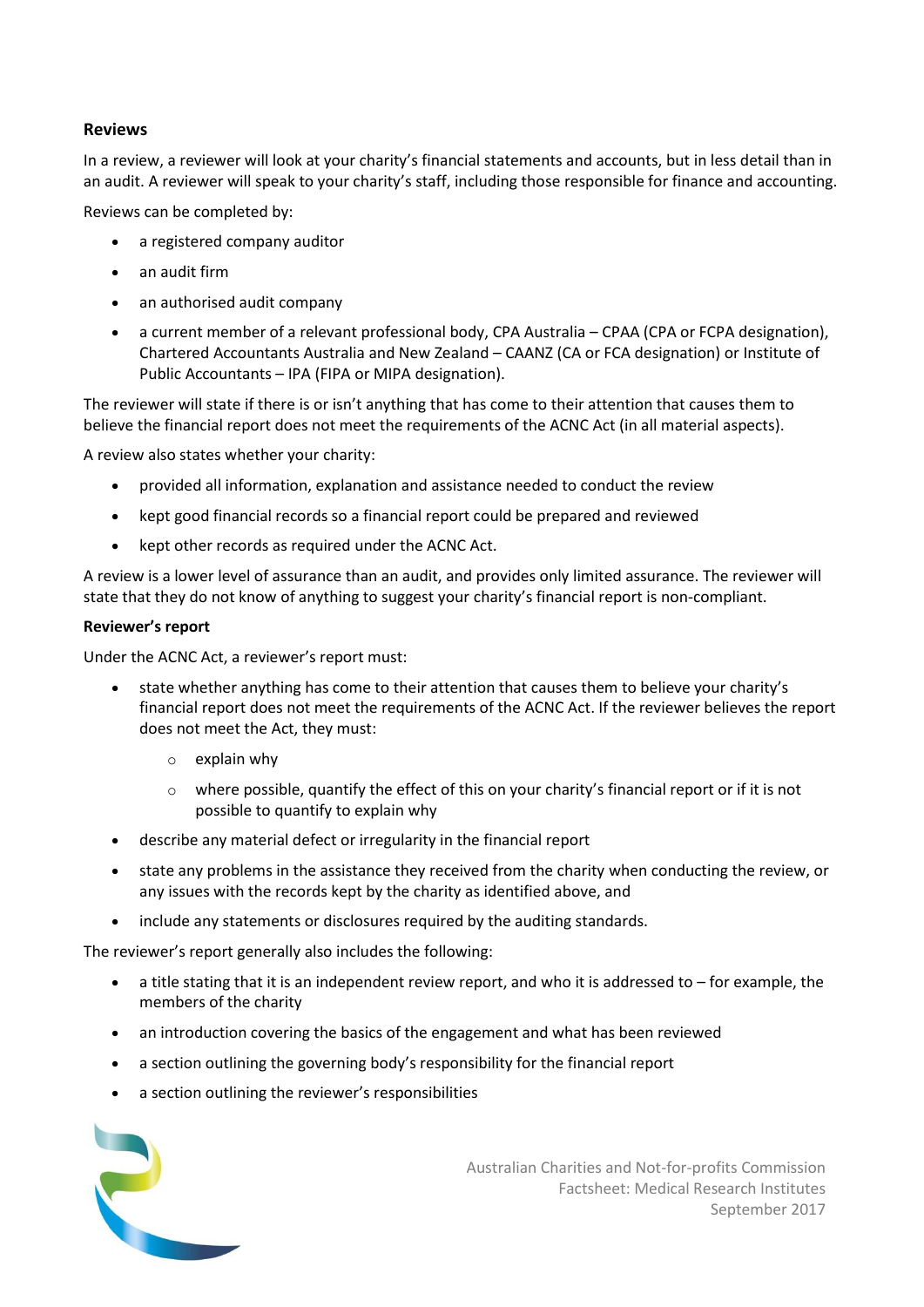- a conclusion of the review
- if it applies, a section outlining reporting responsibilities to other government agencies
- the date of the report, and
- the reviewer's signature and address.

#### **Reviewer's independence declaration**

Your charity must get a signed written declaration from the reviewer of your charity's financial report that states that to the best of the reviewer's knowledge and belief that:

- there have been no contraventions of any applicable code of professional conduct in respect of the review, or
- the only contraventions of any applicable code of professional conduct in respect of the review are those explained in the declaration.

#### **Audits**

An audit of your charity's financial report sees an auditor provide an opinion as to whether the report:

- has been prepared correctly under the ACNC Act
- represents a true and fair view of the charity's financial position (its net wealth) and performance (how it has gone)
- meets all applicable Australian Accounting Standards.

An audit aims to identify material misstatements in the financial report, including those resulting from fraud. The auditor will also obtain sufficient and appropriate evidence to evaluate whether your charity:

- provided all information, explanation and assistance needed to conduct the audit
- kept good financial records so a financial report could be prepared and audited, and
- kept other records as required under the ACNC Act.

Audits can be done by:

- a registered company auditor
- an audit firm
- an authorised audit company.

An audit provides more assurance (comfort) than a review, and the auditor's process is more detailed than a reviewer's. It involves additional procedures to enable them to provide an opinion of reasonable assurance in relation to your charity's financial statements and accounts.

Unlike the review, an auditor must collect evidence to allow them to give a direct reasonable assurance opinion that is positively stated – namely, that your charity's financial report meets the requirements of the ACNC Act.

#### **Auditor's report**

Under the ACNC Act, an auditor's report must:

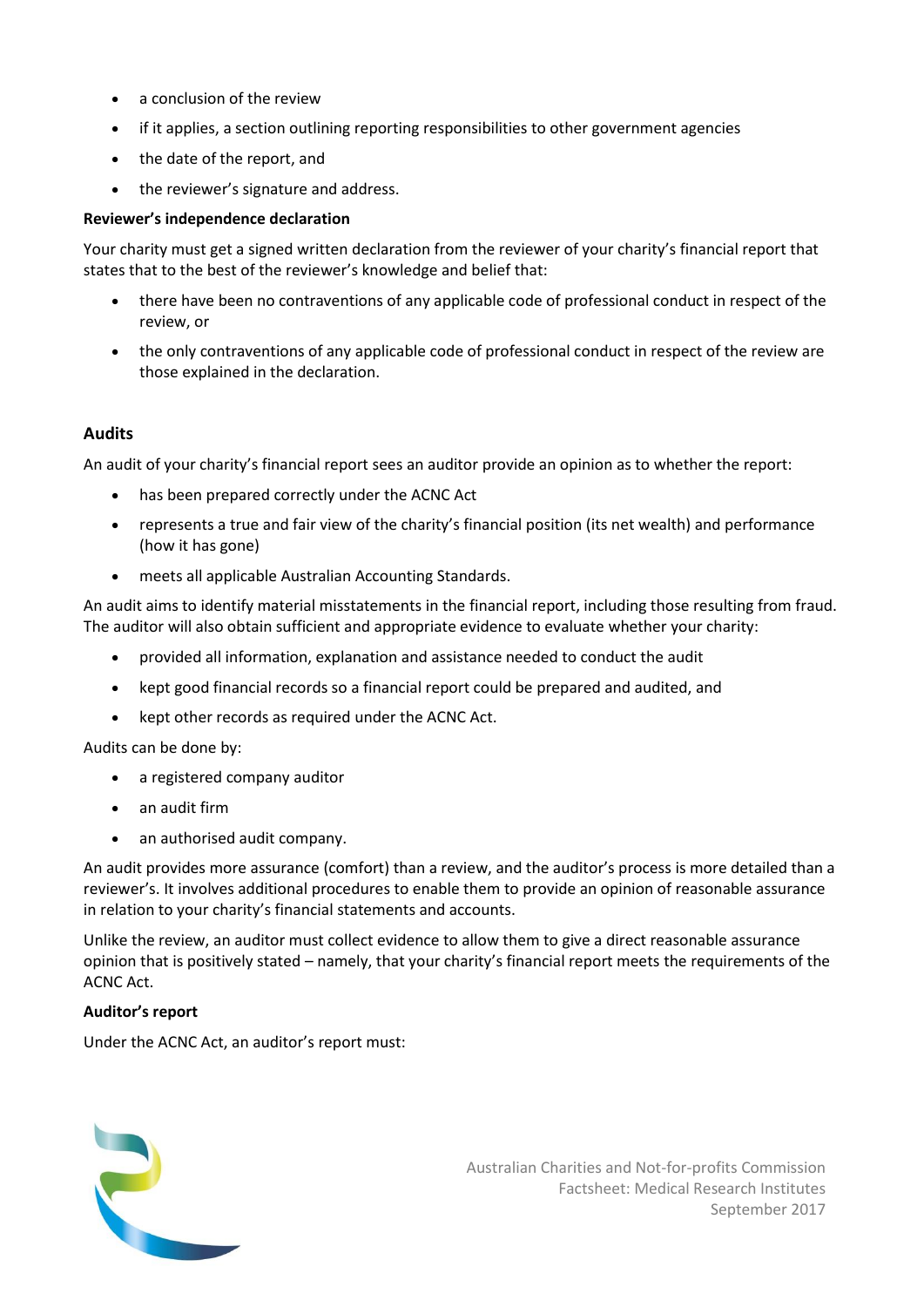- state whether in the auditor's opinion your charity's financial report has been prepared correctly under the ACNC Act. If the auditor believes that your charity's financial report does not meet the requirements of the ACNC Act, they must:
	- o explain why
	- $\circ$  where possible, quantify the effect of this on your charity's financial report, or if it is not possible to quantify to explain why:
		- describe any material defect or irregularity in the financial report
		- state any problems in the assistance they received from the charity when conducting the audit, or any issues with the records kept by the charity as identified above, and
		- include any statements or disclosures required by the auditing standards.

The auditor's report generally includes the following:

- a title stating that it is an independent audit report, and who it is addressed to for example, the members of the charity
- an introduction covering the basics of the engagement and what has been audited
- a section outlining the governing body's responsibility for the financial report
- a section outlining the auditor's responsibilities
- the auditor's opinion of the audit
- if applicable, a section outlining other reporting responsibilities to other government agencies
- the date of report, and
- the auditor's signature and address.

#### **Auditor's independence declaration**

Your charity must get a signed written declaration from your auditor that states that, to the best of the auditor's knowledge and belief:

- there has been no contraventions of any applicable code of professional conduct in respect of the audit, or
- the only contraventions of any applicable code of professional conduct in respect of the audit are those detailed in the declaration.

## **Group reporting**

#### **What is group reporting?**

Group reporting is an option for organisations and is allowed for under the ACNC Act. It allows registered charities to report as a group.

The most common group reporting arrangement is known as 'joint reporting'. Joint reporting sees a charity, as part of a group of registered charities, submit one Annual Information Statement (AIS) and one financial report (if applicable).

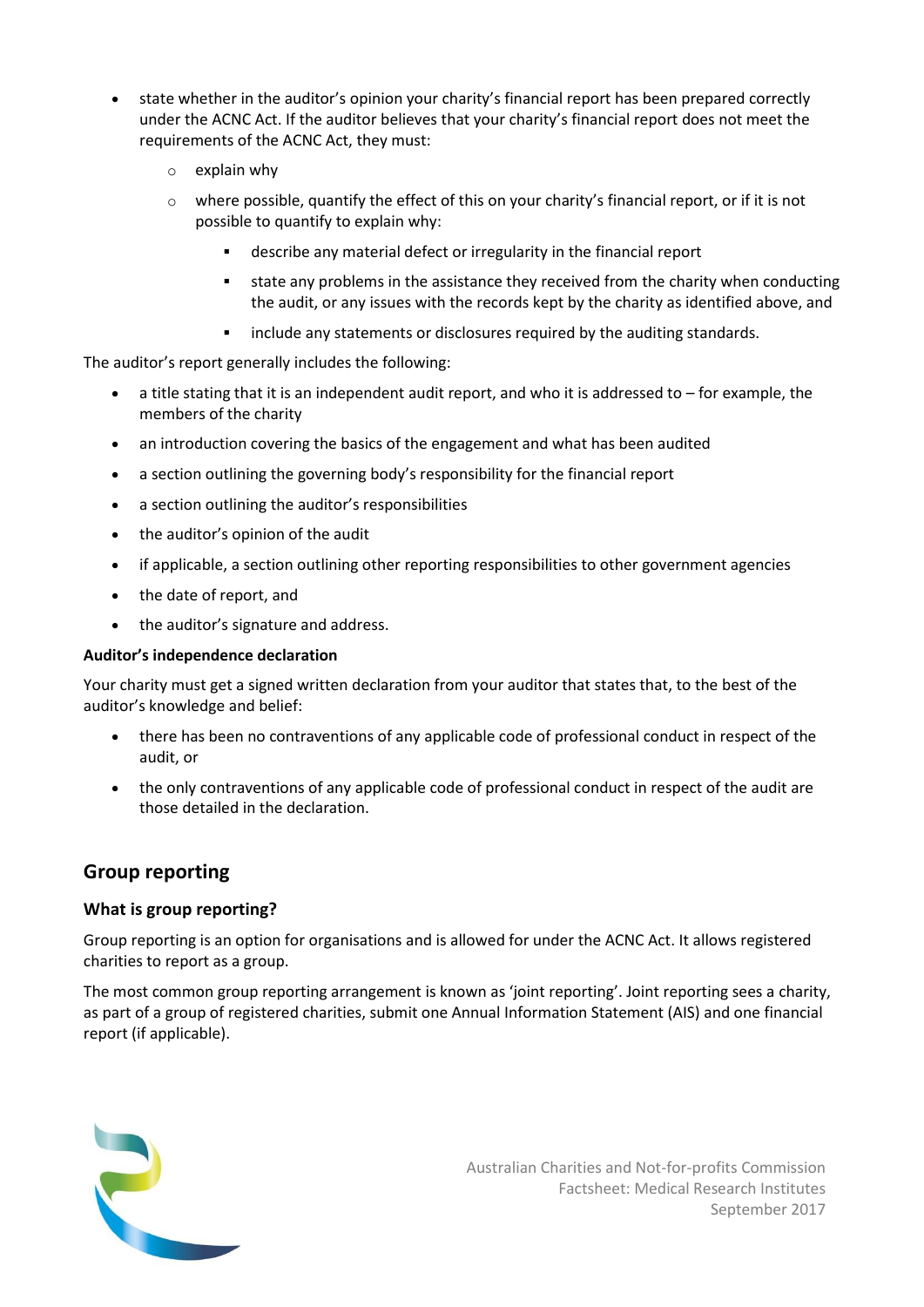You must apply to the ACNC to be approved for a group reporting arrangement. When we receive your application, we will consider several factors (such as the public interest in transparency, or our ability to assess compliance) before we agree to the arrangement.

**NOTE:** If your charity is part of a group reporting arrangement, the size of your charity for reporting purposes will be the size of the largest member of your reporting group.

## **Why would you apply for group reporting?**

Group reporting is especially useful in the situation where similar types of charities need to report.

One example might be where several medical research charities who are centrally controlled by an overarching or umbrella body feel it appropriate to report as a group.

Another example is where a pair of registered charities, consisting of a fundraising body and the organisation which it funds to undertake research or provide grants, wish to submit a single AIS and a single financial report.

## **How can you apply for group reporting?**

To apply for group reporting, you must fill out the ACNC's [Form 4B: Request group reporting \[PDF 685KB\].](http://www.acnc.gov.au/CMDownload.aspx?ContentKey=63e427e0-ea74-42ee-9586-c765b403ac4e&ContentItemKey=556e55df-43a1-44ae-99e7-bd46e56a3b96)

It is important to note that those approved for group reporting arrangements do not use the online Annual Information Statement form to complete their reporting. They use a slightly different print version of the form.

For more information, read the [ACNC's group reporting policy](http://www.acnc.gov.au/ACNC/Publications/Policy_PDFs/CorpPol_Group_Reporting.aspx) or the Commissioner['s policy statement on](https://www.acnc.gov.au/ACNC/Publications/Policy_PDFs/CorPol_AIS.aspx)  [Annual Information Statements.](https://www.acnc.gov.au/ACNC/Publications/Policy_PDFs/CorPol_AIS.aspx)

**NOTE:** Under a group reporting arrangement, each individual registered charity still remains responsible for meeting its non-ACNC reporting obligations (for example, reporting to other state or territory government agencies).

# **Bulk lodgement**

## **What is bulk lodgement?**

Bulk lodgement is another alternative some charities can use when reporting to the ACNC.

Bulk lodgement is a process that allows an individual or a central charity to submit more than one AIS on behalf of multiple registered charities on a single form.

Bulk lodgement is generally only suitable for, and available to, larger organisations.

In fact, an individual or a central charity submitting Annual Information Statements for multiple charities must be submitting on behalf of 10 or more charities before the ACNC allows them to do so via bulk lodgement.

Examples of situations where bulk lodgements may occur include organisations such as a corporate trustee administrating multiple trusts, or a denomination administration office for multiple religious charities.

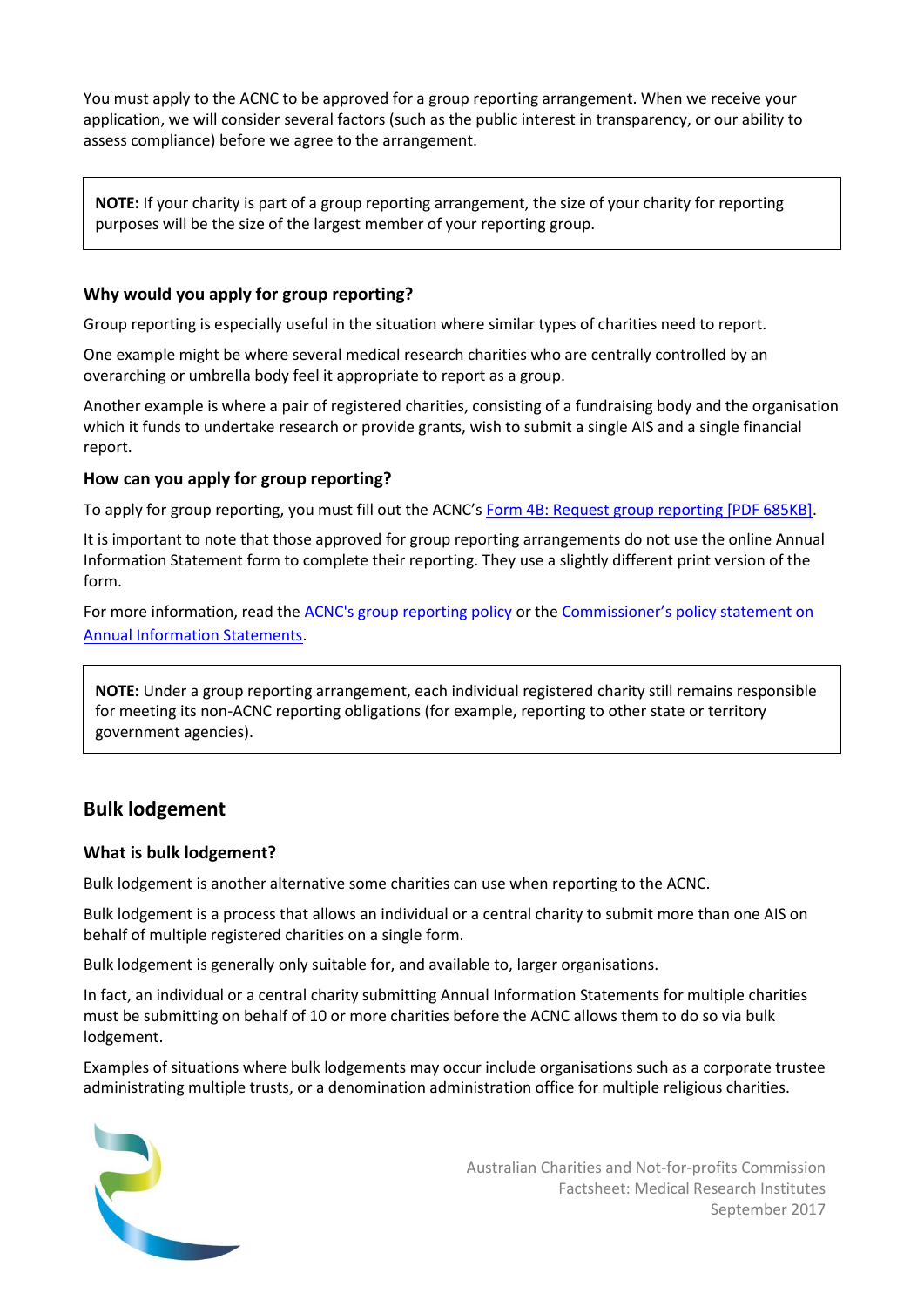Bulk lodgements must be completed via the ACNC's bulk lodgement form. When using the form, each individual charity being included as part of the bulk lodgement must record their own responses to each question.

## **How can you apply for bulk lodgement?**

To apply to report via bulk lodgement[, download Form 4C](http://www.acnc.gov.au/forms) from the ACNC's forms page. You can also contact [reporting@acnc.gov.au.](mailto:reporting@acnc.gov.au)

For more information, read the [Commissioner's policy statement on Annual Information Statements](https://www.acnc.gov.au/ACNC/Publications/Policy_PDFs/CorPol_AIS.aspx).

# **The ACNC's red tape reduction work in fundraising**

One of the ACNC's objects is to 'promote the reduction of unnecessary regulatory obligations on the Australian not-for-profit sector. The ACNC works within the Commonwealth Government's [Regulator](http://cuttingredtape.gov.au/resources/rpf)  [Performance Framework](http://cuttingredtape.gov.au/resources/rpf) to reduce the cost of unnecessary or inefficient regulation, or 'red tape'.

## **ACNC red tape reduction work**

The ACNC's red tape reduction work includes:

- sharing charity information with other government agencies to build a 'report once, use often' framework for charities using the ACN[C Charity Passport](http://acnc.gov.au/charitypassport)
- streamlining reporting arrangements for charities with other Commonwealth regulators
- harmonising ACNC and state and territory regulatory requirements for charities registered under state and territory laws
- commissioning research on red tape reduction in the not-for-profit sector to inform red tape reduction initiatives, and
- providing guidance and advice to charities to assist them to meet their regulatory obligations.

A vital part of this work is to reduce red tape when it comes reporting to state and federal regulators. Two key areas the ACNC is targeting in its efforts to cut red tape are by reducing duplicate reporting obligations

- for incorporated associations, and
- in the areas of reporting on fundraising activities and fundraising licencing.

This table summarises the current state-of-play for the ACNC's red tape reduction work for fundraising: